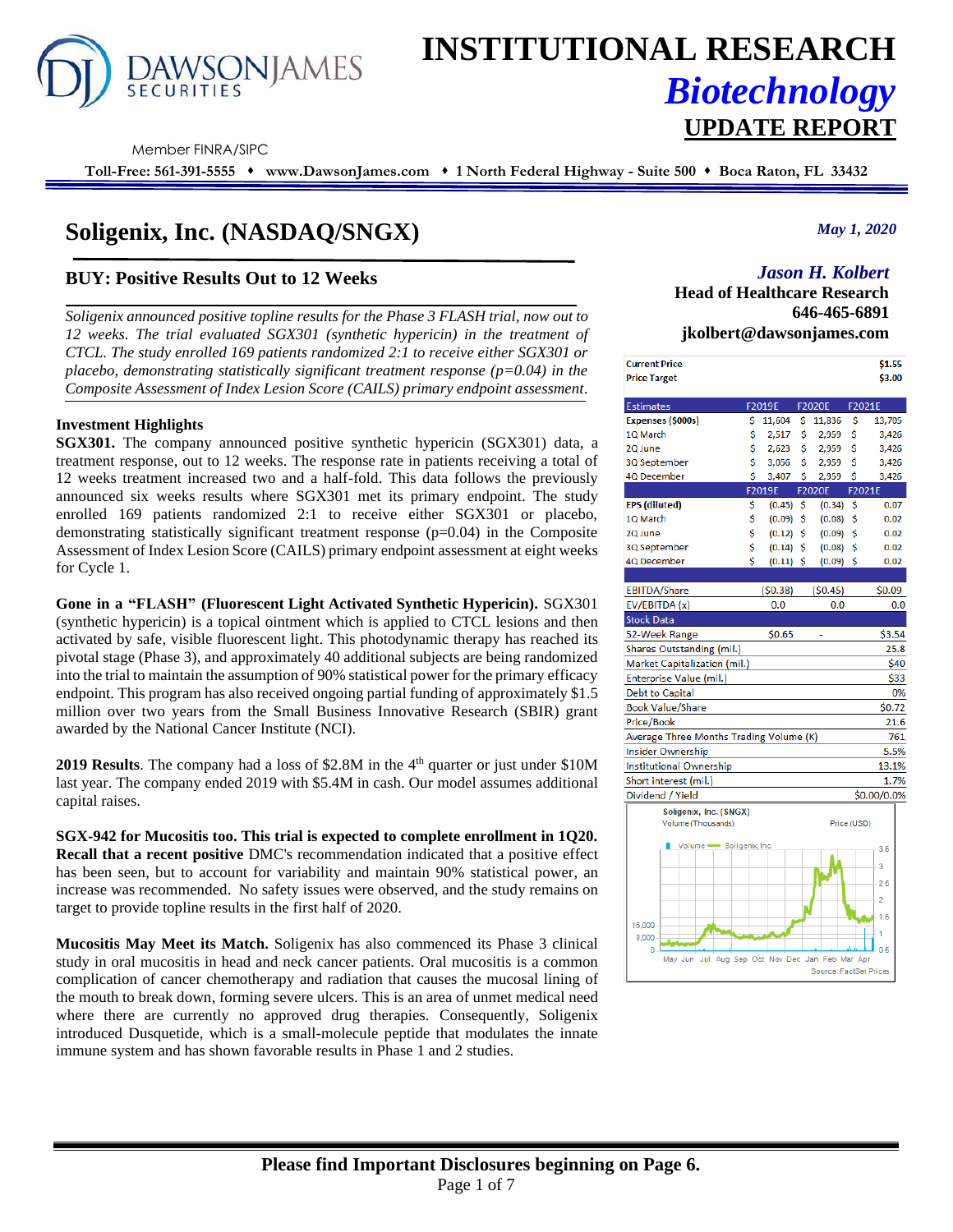[www.dawsonjames.com](http://www.dawsonjames.com/)



**DAWSONIAMES** 

**Exhibit 1. SGX 301 Model:** 

- **1. Prevalence.** There are an estimated 40,000 individuals who have been diagnosed with CTCL worldwide. In the United States, 3,000 new cases are diagnosed each year.
- **2. Clinical and regulatory outcome assumptions.** We assume final topline results for the SGX301 Phase 3 study will become available Q1-20. If the trial is successful, we can expect an NDA / approval in 2021. As such, we anticipate that Soligenix will begin to commercialize SGX301 in 2021.
- **3. Product assumptions.** We assume that a yearly treatment cycle for SGX 301 at \$8,000. We also predict that the cost of the drug will increase by 1% a year, but this number may be too conservative since the current off-label treatments are priced at \$10,000.
- **4. Risk adjustment.** We assign a 33% risk adjustment to our therapeutic model of SGX 301 based on the Phase 3 approval rate of drugs in the oncology field, according to BioMedTracker and Amplion.

| <b>SGX301 (CTCL)</b>                       |         |              |          |         |          |          |          |            |                   |         |          |            |            |
|--------------------------------------------|---------|--------------|----------|---------|----------|----------|----------|------------|-------------------|---------|----------|------------|------------|
| <b>SGX301 Revenues Model</b>               | 2018    | 2019         | 2020     | 2021    | 2022     | 2023     | 2024     | 2025       | 2026              | 2027    | 2028     | 2029       | 2030       |
| <b>CTCL Prevalance</b>                     | 40,000  | 42,800       | 45,796   | 49,002  | 51.942   | 55,058   | 58,362   | 61,280     | 64.344            | 67,561  | 70.264   | 73.074     | 75,997     |
| Market Size Growth                         | 7%      | 7%           | 7%       | 6%      | 6%       | 6%       | 5%       | 5%         | 5%                | 4%      | 4%       | 4%         | 3%         |
| Treated with SGX 301                       | 37.000  | 39.590       | 42.361   | 45.327  | 48.046   | 50,929   | 53,985   | 56,684     | 59.518            | 62.494  | 64.994   | 67.594     | 70,297     |
| Elgible patients with insurance etc. (75%) | 27.750  | 29.693       | 31.771   | 33.995  | 36.035   | 38.197   | 40.489   | 42.513     | 44.639            | 46.871  | 48.745   | 50.695     | 52,723     |
| <b>Market Penetration</b>                  | 0%      | 0%           | 0%       | 4%      | 6%       | 8%       | 10%      | 12%        | 14%               | 16%     | 18%      | 19%        | 20%        |
| <b>Treatable Patients</b>                  | 0       | 0            | $\Omega$ | 1360    | 2162     | 3056     | 4049     | 5102       | 6249              | 7499    | 8774     | 9632       | 10545      |
| Average Cost of Therapy                    | \$8,000 | \$8,000      | \$8,000  | \$8,000 | \$8,080  | \$8,161  | \$8,242  | \$8,325    | \$8,408           | \$8,492 | \$8,577  | \$8,663    | \$8,749    |
| Price Growth                               | 0%      | 0%           | 0%       | 1%      | $1\%$    | 1%       | $1\%$    | 1%         | 1%                | 1%      | $1\%$    | $1\%$      | 1%         |
| Total Sales (\$millions) \$                |         | \$<br>$\sim$ |          | 11      | 17<br>\$ | 25<br>่ร | 33       | 42         | <b>s</b><br>53    | 64      | 75       | 83<br>่ร   | 92         |
| <b>Risk Adiusted</b>                       | 33%     | 33%          | 33%      | 33%     | 33%      | 33%      | 33%      | 33%        | 33%               | 33%     | 33%      | 33%        | 33%        |
| Total Sales (US) (\$millions) \$           |         |              |          | 4       | \$<br>6  | 8<br>-35 | 11<br>\$ | - \$<br>14 | 17<br>- \$<br>56. | 21      | 25<br>£. | 28<br>- \$ | 30<br>- \$ |

*Source: Dawson James*

#### **Modeling Assumptions: SGX 942 (Dusquetide)**

- 1. **Prevalence.** Oral Mucositis affects over 180,000 head and neck cancer patients worldwide. We expect that the number of patients with this condition can continue to grow by 1% annually.
- 2. **Clinical and regulatory outcome assumptions.** We assume that the company can complete its Phase 3 study no later than 1H-20. We expect an NDA submission in 2020 with approval and marketing by 2021. For Europe, we assume approval a year later in 2022.
- 3. **Product assumptions.** We assume the cost of a yearly treatment cycle is \$6,000.
- 4. **Risk adjustment.** We assign a 33% risk adjustment to our therapeutic model of SGX942 based on the Phase 3 approval rate of drugs in the field of oncology, according to BioMedTracker and Amplion.

#### **Exhibit 2. SGX 942 Model:**

| SGX942 (Mucositis)<br>SGX942 Revenues Model U.S. | 2018                     | 2019     | 2020                                   | 2021      | 2022                                  | 2023                          | 2024                                  | 2025                             | 2026                                        | 2027      | 2028                               | 2029        | 2030    |
|--------------------------------------------------|--------------------------|----------|----------------------------------------|-----------|---------------------------------------|-------------------------------|---------------------------------------|----------------------------------|---------------------------------------------|-----------|------------------------------------|-------------|---------|
| Head and neck cancer                             | 180,000                  | 181,800  | 183.618                                | 185.454   | 187.309                               | 189,182                       | 191.074                               | 192.984                          | 194.914                                     | 196,863   | 198,832                            | 200.820     | 202,829 |
| Market Size Growth                               | 1%                       | 1%       | 1%                                     | 1%        | 1%                                    | 1%                            | 1%                                    | 1%                               | 1%                                          | 1%        | 1%                                 | 1%          | 1%      |
| <b>Treated with Radiation</b>                    | 166,500                  | 168.165  | 169.847                                | 171.545   | 173.261                               | 174.993                       | 176.743                               | 178.511                          | 180.296                                     | 182.099   | 183.920                            | 185,759     | 187.616 |
| Elgible patients with insurance etc. (75%)       | 124,875                  | 126,124  | 127,385                                | 128,659   | 129,945                               | 131,245                       | 132,557                               | 133,883                          | 135,222                                     | 136,574   | 137,940                            | 139,319     | 140,712 |
| <b>Market Penetration</b>                        | 0%                       | 0%       | 0%                                     | 5%        | 7%                                    | 10%                           | 15%                                   | 20%                              | 25%                                         | 30%       | 33%                                | 33%         | 34%     |
| <b>Treatable Patients</b>                        | $\Omega$                 | $\Omega$ | $\Omega$                               | 6433      | 9096                                  | 13124                         | 19884                                 | 26777                            | 33805                                       | 40972     | 45520                              | 45975       | 47842   |
| Average Cost of Therapy                          | \$6,000                  | \$6,000  | \$6,000                                | \$6,000   | \$6,000                               | \$6,000                       | \$6,000                               | \$6,000                          | \$6,000                                     | \$6,000   | \$6,000                            | \$6,000     | \$6,000 |
| Price Growth                                     | 0%                       | 0%       | 0%                                     | 0%        | 0%                                    | 0%                            | 0%                                    | 0%                               | 0%                                          | 0%        | 0%                                 | 0%          | O%      |
| <b>Total Sales (\$millions) \$</b>               |                          | ۰,       | $r_{s}$<br>$\mathbf{r}_\mathbf{s}$     | 39        | $55$ $s$<br>$\mathbf{r}_{\mathsf{S}}$ | 79                            | $1197$ s<br>$\mathbf{r}_{\mathbf{S}}$ | $161$ s                          | $203$ s                                     | 246       | $273$ s<br>$\mathbf{r}_\mathbf{s}$ | $276$ s     | 287     |
| <b>Risk Adjusted</b>                             | 33%                      | 33%      | 33%                                    | 33%       | 33%                                   | 33%                           | 33%                                   | 33%                              | 33%                                         | 33%       | 33%                                | 33%         | 33%     |
| Total Sales (US) (\$millions) \$                 | $\overline{\phantom{a}}$ | \$       | \$                                     | 13S<br>\$ | 18S                                   | 26                            | 39S<br>\$                             | 53 \$                            | 67 \$                                       | 81 \$     | 90                                 | 91S<br>\$   | 95      |
|                                                  |                          |          |                                        |           |                                       |                               |                                       |                                  |                                             |           |                                    |             |         |
| SGX942 (Mucositis)                               |                          |          |                                        |           |                                       |                               |                                       |                                  |                                             |           |                                    |             |         |
|                                                  |                          |          |                                        |           |                                       |                               |                                       |                                  |                                             |           |                                    |             |         |
| SGX942 Revenues Model EU.                        | 2018                     | 2019     | 2020                                   | 2021      | 2022                                  | 2023                          | 2024                                  | 2025                             | 2026                                        | 2027      | 2028                               | 2029        | 2030    |
| Head and neck cancer                             | 180,000                  | 181,800  | 183,618                                | 185,454   | 187,309                               | 189,182                       | 191,074                               | 192,984                          | 194,914                                     | 196,863   | 198,832                            | 200,820     | 202,829 |
| Market Size Growth                               | 1%                       | 1%       | 1%                                     | 1%        | 1%                                    | 1%                            | 1%                                    | 1%                               | 1%                                          | 1%        | 1%                                 | 1%          | 1%      |
| <b>Treated with Radiation</b>                    | 166,500                  | 168,165  | 169,847                                | 171.545   | 173.261                               | 174,993                       | 176,743                               | 178,511                          | 180,296                                     | 182,099   | 183,920                            | 185,759     | 187,616 |
| Elgible patients with insurance etc. (75%)       | 124,875                  | 126,124  | 127.385                                | 128.659   | 129.945                               | 131.245                       | 132,557                               | 133,883                          | 135,222                                     | 136,574   | 137,940                            | 139,319     | 140,712 |
| <b>Market Penetration</b>                        | 0%                       | 0%       | 0%                                     | 0%        | 5%                                    | 9%                            | 12%                                   | 15%                              | 18%                                         | 21%       | 24%                                | 27%         | 30%     |
| <b>Treatable Patients</b>                        | $\Omega$                 | $\Omega$ | $\Omega$                               | $\Omega$  | 6497                                  | 11812                         | 15907                                 | 20082                            | 24340                                       | 28681     | 33106                              | 37616       | 42214   |
| Average Cost of Therapy                          | \$6,000                  | \$6,000  | \$6,000                                | \$6,000   | \$6,000                               | \$6,000                       | \$6,000                               | \$6,000                          | \$6,000                                     | \$6,000   | \$6,000                            | \$6,000     | \$6,000 |
| Price Growth                                     | 0%                       | 0%       | 0%                                     | O%        | 0%                                    | 0%                            | 0%                                    | 0%                               | 0%                                          | 0%        | 0%                                 | 0%          | O%      |
| Total Sales (\$millions) \$                      | $\overline{\phantom{0}}$ | ۰,       | $\mathbf{r}_\mathbf{s}$<br>$r_{\rm s}$ |           | $r_{s}$<br>39                         | $\mathbf{r}_\mathbf{S}$<br>71 | $\mathbf{r}_{\mathbf{S}}$<br>95       | $\mathbf{r}_{\mathbf{s}}$<br>120 | $\mathbf{r}_{\mathbf{s}}$<br>$146^\circ$ \$ | $172$ s   | 199 <sup>5</sup>                   | $226$ s     | 253     |
| <b>Risk Adjusted</b>                             | 33%                      | 33%      | 33%                                    | 33%       | 33%                                   | 33%                           | 33%                                   | 33%                              | 33%                                         | 33%       | 33%                                | 33%         | 33%     |
| Total Sales (EU) (\$millions) \$                 |                          |          | \$                                     | \$        | 13S<br>\$                             | 23                            | \$<br>31S                             | 40 \$                            | 48                                          | 57S<br>\$ | 66                                 | \$<br>74 \$ | 84      |

*Source: Dawson James*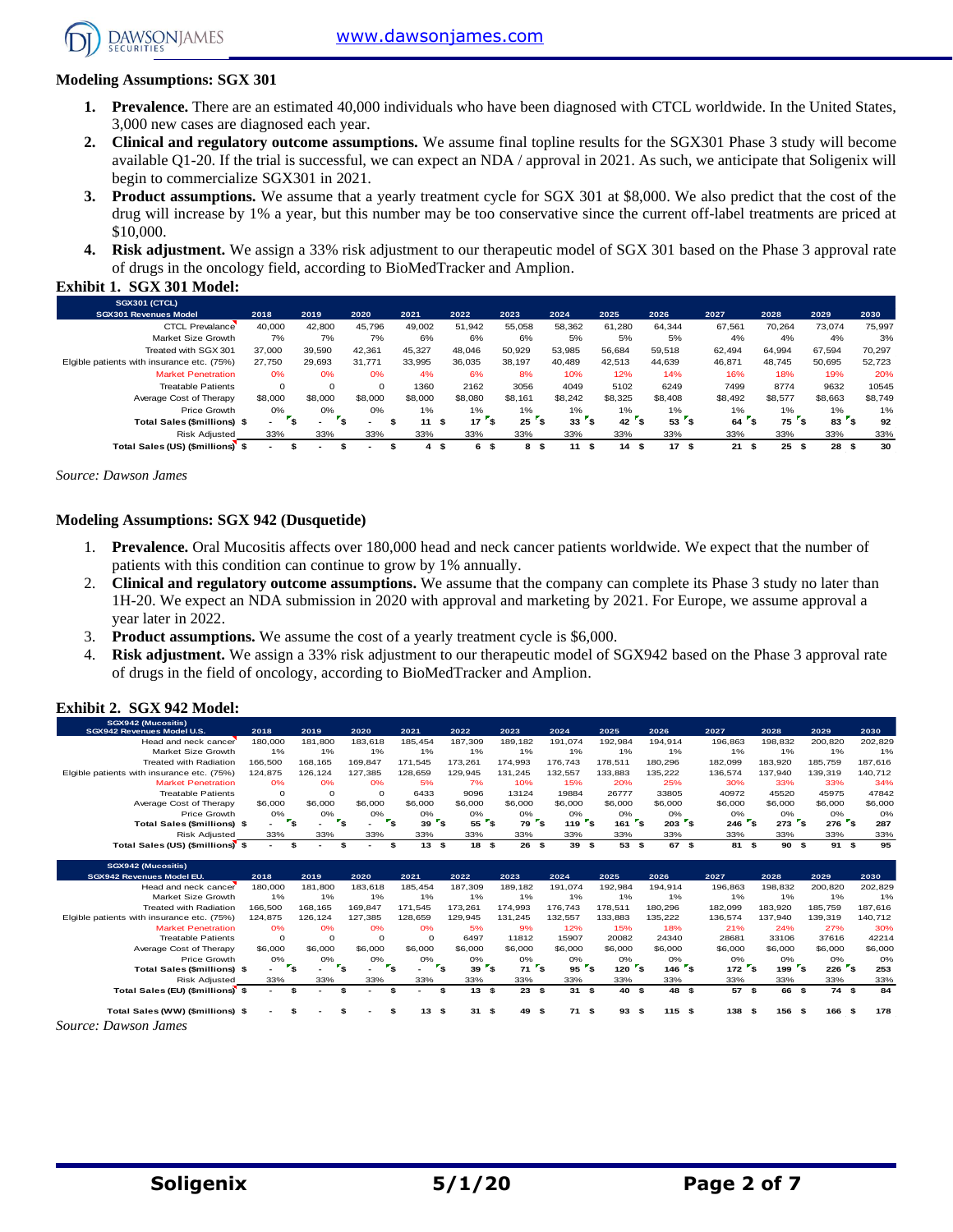

**Valuation.** Our valuation methodology begins with our projected revenues from our product models. We apply assumptions for the timing of approval, launch dates, and product attributes to estimate revenues. These estimates feed into our income statement through the year 2030. Our therapeutic models include a probability of success factor or risk rate of 33% based on the success of Phase 3 drugs in the oncology industry, as stated by BioMedTracker and Amplion. The result of these projections is then fed into our income statement projections. Our price target is derived from an equal-weighted average of free cash flow to the firm (FCFF), discounted EPS (EPS), and sum-of-the-parts (SOP) models. For companies that have a strong foundation with established products and revenues (visible earnings), we typically discount 10% while emerging growth companies like Soligenix, which are not yet profitable we use our maximum risk rate of 30%. The result is rounded to the nearest whole number. Our share count is based on the out-year (2030) and assumes additional capital raises (dilution). This methodology results in a price target of \$3.00.

#### **Exhibit 3. FCFF Model**

|                                | Average         | ß. |      |
|--------------------------------|-----------------|----|------|
|                                |                 |    |      |
|                                | Price Target \$ |    |      |
|                                | Year            |    | 2020 |
|                                |                 |    |      |
| DCF Valuation Using FCF (mln): |                 |    |      |
| units ('000 - Cnd\$)           |                 |    |      |
| FBI                            |                 |    |      |

| <b>TEdi</b>                    | ZUZU |                          |           |        |        |                          |        |                          |         |                          |         |         |         |
|--------------------------------|------|--------------------------|-----------|--------|--------|--------------------------|--------|--------------------------|---------|--------------------------|---------|---------|---------|
| DCF Valuation Using FCF (mln): |      |                          |           |        |        |                          |        |                          |         |                          |         |         |         |
| units ('000 - Cnd\$)           |      | 2019E                    | 2020E     | 2021E  | 2022E  | 2023E                    | 2024E  | 2025E                    | 2026E   | 2027E                    | 2028E   | 2029E   | 2030E   |
| EBIT                           |      | (9,966)                  | (11, 836) | 2,622  | 20,663 | 39,284                   | 60,880 | 83,050                   | 105,893 | 129,441                  | 148,596 | 159,598 | 173,454 |
| Tax Rate                       |      | 15%                      | 20%       | 25%    | 30%    | 34%                      | 34%    | 34%                      | 34%     | 34%                      | 34%     | 34%     | 34%     |
| $EBIT(1-t)$                    |      | (8, 471)                 | (9,468)   | 1,967  | 14,464 | 25,927                   | 40,181 | 54,813                   | 69,889  | 85,431                   | 98,073  | 105,335 | 114,480 |
| CapEx                          |      | $\overline{\phantom{a}}$ |           | $\sim$ | ٠      | $\overline{\phantom{0}}$ | $\sim$ | $\overline{\phantom{a}}$ |         | $\overline{\phantom{0}}$ |         |         |         |
| Depreciation                   |      | 54                       | 57        | 60     | 63     | 66                       | 69     | 73                       | 77      | 80                       | 84      | 89      | 93      |
| Change in NWC                  |      |                          |           |        |        |                          |        |                          |         |                          |         |         |         |
| FCF                            |      | (8, 417)                 | (9, 411)  | 2,027  | 14,527 | 25,994                   | 40,250 | 54,886                   | 69,966  | 85,512                   | 98,158  | 105,424 | 114,573 |
| PV of FCF                      |      | (10, 942)                | (9, 411)  | 1,559  | 8,596  | 11,831                   | 14,093 | 14,782                   | 14,495  | 13,628                   | 12,033  | 9,941   | 8,311   |
| Discount Rate                  |      | 30%                      |           |        |        |                          |        |                          |         |                          |         |         |         |
| Long Term Growth Rate          |      | 1%                       |           |        |        |                          |        |                          |         |                          |         |         |         |
| <b>Terminal Cash Flow</b>      |      | 399,029                  |           |        |        |                          |        |                          |         |                          |         |         |         |
| Terminal Value YE2020          |      | 28,945                   |           |        |        |                          |        |                          |         |                          |         |         |         |
| <b>NPV</b>                     |      | 128,803                  |           |        |        |                          |        |                          |         |                          |         |         |         |
| NPV-Debt                       |      | 1,583                    |           |        |        |                          |        |                          |         |                          |         |         |         |
| Shares out (thousands)         |      | 40,019                   | 2030E     |        |        |                          |        |                          |         |                          |         |         |         |
| NPV Per Share                  | \$   | 3                        |           |        |        |                          |        |                          |         |                          |         |         |         |
| Source: Dawson James           |      |                          |           |        |        |                          |        |                          |         |                          |         |         |         |

#### **Exhibit 4. Discounted EPS Model**

| <b>Current Year</b>      |    | 2020 |
|--------------------------|----|------|
| Year of EPS              |    | 2030 |
| <b>Earnings Multiple</b> |    | 10   |
|                          |    |      |
| Discount Factor          |    | 30%  |
| <b>Selected Year EPS</b> | \$ | 2.87 |
| <b>NPV</b>               | S. | 2.08 |
| Source: Daw son James    |    |      |

| Current Year          |    | 2020 |                 |                 |         | Discount Rate and Earnings Multiple Varies, Year is Constant |          |         |             |      |
|-----------------------|----|------|-----------------|-----------------|---------|--------------------------------------------------------------|----------|---------|-------------|------|
| Year of EPS           |    | 2030 |                 |                 |         |                                                              | 2030 EPS |         |             |      |
| Earnings Multiple     |    | 10   |                 | 2.1             | 5%      | 10%                                                          | 15%      | 20%     | 25%         | 30%  |
|                       |    |      | Earnings        |                 |         |                                                              |          |         |             |      |
| Discount Factor       |    | 30%  | <b>Multiple</b> | 0               | \$0.00  | \$0.00                                                       | \$0.00   | \$0.00  | $$0.00$ \$  |      |
| Selected Year EPS     |    | 2.87 |                 | 5               | \$8.80  | \$5.53                                                       | \$3.54   | \$2.32  | $$1.54$ \$  | 1.04 |
| <b>NPV</b>            | S. | 2.08 |                 | 10 <sup>1</sup> | \$17.60 | \$11.06                                                      | \$7.09   | \$4.63  | $$3.08$ \$  | 2.08 |
| Source: Daw son James |    |      |                 | 15              | \$26.41 | \$16.58                                                      | \$10.63  | \$6.95  | \$4.62\$    | 3.12 |
|                       |    |      |                 | 20              | \$35.21 | \$22.11                                                      | \$14.18  | \$9.26  | $$6.16$ \$  | 4.16 |
|                       |    |      |                 | 25 <sub>1</sub> | \$44.01 | \$27.64                                                      | \$17.72  | \$11.58 | $$7.70$ \$  | 5.20 |
|                       |    |      |                 | 30 <sup>1</sup> | \$52.81 | \$33.17                                                      | \$21.26  | \$13.89 | $$9.24$ \$  | 6.24 |
|                       |    |      |                 | 35 <sub>1</sub> | \$61.61 | \$38.69                                                      | \$24.81  | \$16.21 | $$10.78$ \$ | 7.28 |

#### **Exhibit 5. Sum of the Parts Model**

| Source: Dawson James                     |       |               |                |           |                 |          |  |  |  |  |  |  |  |
|------------------------------------------|-------|---------------|----------------|-----------|-----------------|----------|--|--|--|--|--|--|--|
| <b>Exhibit 5. Sum of the Parts Model</b> |       |               |                |           |                 |          |  |  |  |  |  |  |  |
| Soligenix Inc. Sum of the Parts          | LT Gr | Discount Rate | Yrs. to Mkt    | % Success | Peak Sales MM's | Term Val |  |  |  |  |  |  |  |
| <b>SGX301 (CTCL)</b>                     | 1%    | 30%           | $\overline{2}$ | 65%       | \$200           | \$690    |  |  |  |  |  |  |  |
| <b>NPV</b>                               |       |               |                |           |                 | \$1.99   |  |  |  |  |  |  |  |
| SGX942 (Oral Mucositis)                  | $1\%$ | 30%           | 3              | 55%       | \$100           | \$345    |  |  |  |  |  |  |  |
| <b>NPV</b>                               |       |               |                |           |                 | \$0.65   |  |  |  |  |  |  |  |
| Pipeline                                 | 1%    | 30%           | 6              | 15%       | \$400           | \$1,379  |  |  |  |  |  |  |  |
| <b>NPV</b>                               |       |               |                |           |                 | \$0.32   |  |  |  |  |  |  |  |
| Net Margin                               |       |               |                |           |                 | 30%      |  |  |  |  |  |  |  |
| <b>MM Shrs OS</b>                        |       |               |                |           |                 | 40       |  |  |  |  |  |  |  |
| Total                                    |       |               |                |           |                 | \$3      |  |  |  |  |  |  |  |
| Source: Dawson James                     |       |               |                |           |                 |          |  |  |  |  |  |  |  |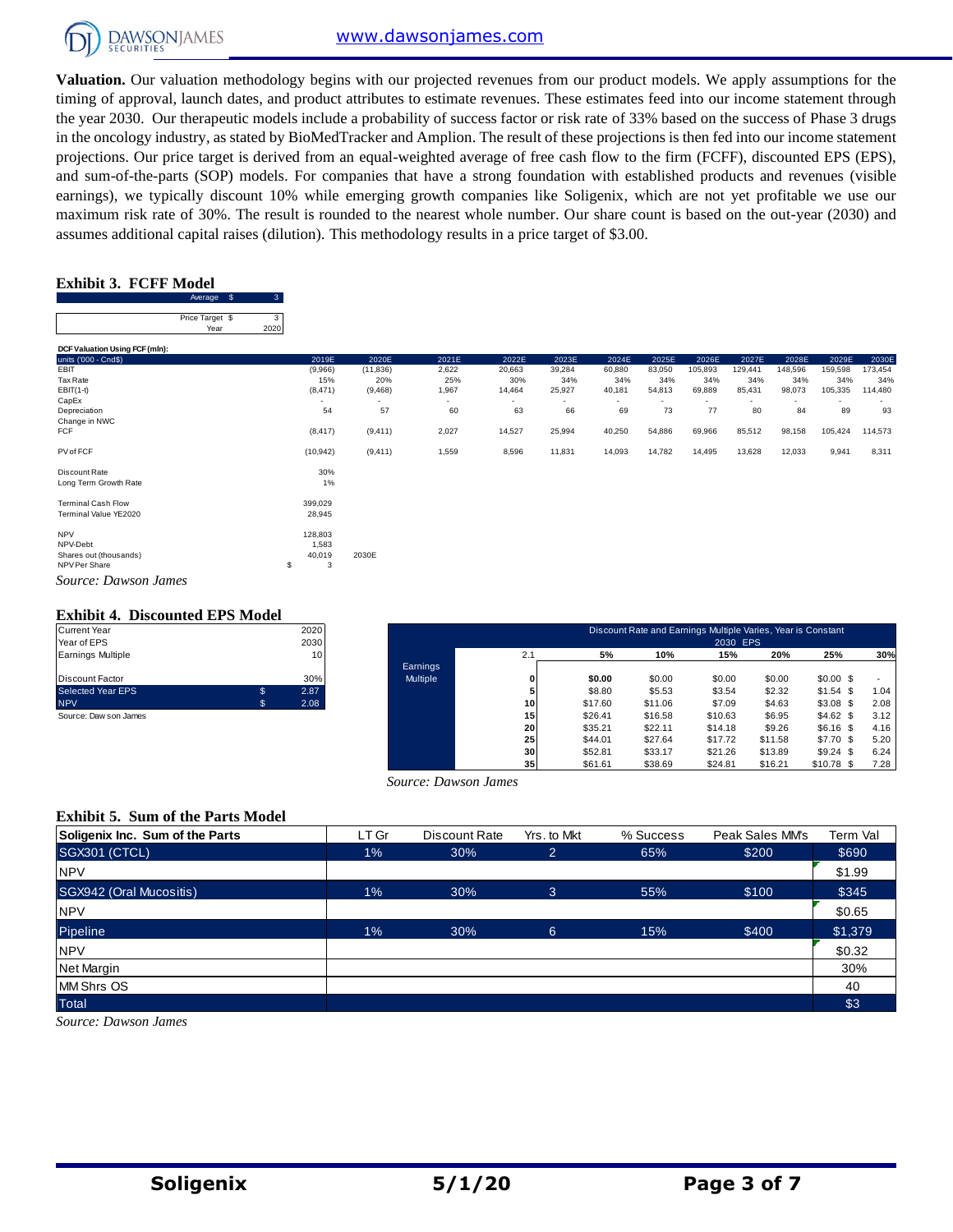

#### **Risk Analysis**

In addition to the typical risks associated with development stage specialty pharmaceutical companies, potential risks specific to Soligenix are as follows:

**Clinical Trial Risk.** There can be no assurances that the outcome of the current trials is successful.

**Commercial risk.** Fluorescent Light Activated Synthetic Hypericin represents a new paradigm in the treatment of CTCL. Adoption may take longer than expected.

**Employee risk.** Soligenix Inc. has an experienced management team in their president and CEO, CFO, CSO, and CMO. Soligenix plans to bring their proposed products to market in the next two years. The success of the company may depend on the experience, abilities and continued services of its senior officers, sales staff, and key scientific personnel.

**Financial risk.** Soligenix is not a profitable company. While the company has a cash balance at this time, it's likely that they will need to raise additional capital continue to fund operations through NDA application and approval. There are no assurances that the company will be able to successfully raise capital and do so on favorable terms.

**Intellectual property risk.** The company may have to defend its patents and technical know-how, and there can be no assurances that the patents will not be infringed upon or will be held as valid if challenged, and the company may infringe on third party's patents.

**Partnership risks**. Soligenix depends on government funding for the public health solutions program. This funding can be canceled at any time.

**Regulatory risk**. Soligenix must be able to obtain NDA approval before commercial sales of their products can commence in the United States. The timing of these approvals is uncertain. Additionally, the government's biodefense priority might change affecting the commercial development of RiVax.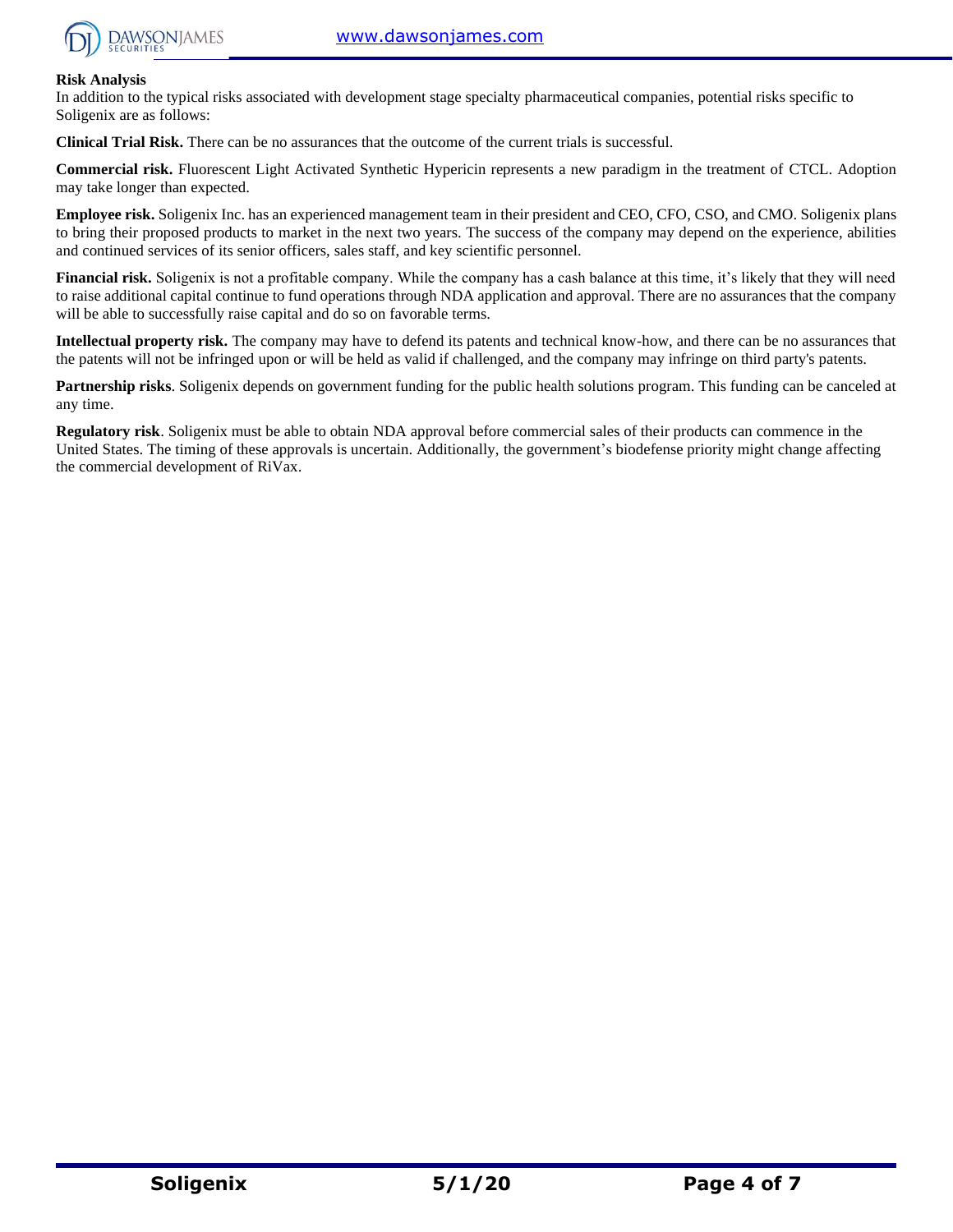

#### **Exhibit 6. Income Statement Soligenix Inc., Inc. Income Statement (\$000 )**

| Sougenix inc., inc. income statement (\$000) |                          |                          |           |           |           |           |                          |          |        |        |        |         |         |         |         |         |         |
|----------------------------------------------|--------------------------|--------------------------|-----------|-----------|-----------|-----------|--------------------------|----------|--------|--------|--------|---------|---------|---------|---------|---------|---------|
| Soligenix Inc: YE Dec. 31                    | 2018A                    | 2019A                    | 1Q20E     | 2020E     | 3Q20E     | 4Q20E     | 2020E                    | 2021E    | 2022E  | 2023E  | 2024E  | 2025E   | 2026E   | 2027E   | 2028E   | 2029E   | 2030E   |
| Revenue (\$000)                              |                          |                          |           |           |           |           |                          |          |        |        |        |         |         |         |         |         |         |
| SGX942 (Mucositis) (WW)                      | ٠                        | ٠                        |           |           |           | ٠         | ٠                        | 12,737   | 30,875 | 49,374 | 70,865 | 92,781  | 115,128 | 137.912 | 155,679 | 165.511 | 178,311 |
| SGX-301                                      | $\overline{\phantom{a}}$ | $\overline{\phantom{a}}$ |           |           |           | $\sim$    | $\overline{\phantom{a}}$ | 3,590    | 5,765  | 8,229  | 11,013 | 14,015  | 17,340  | 21,016  | 24,835  | 27,536  | 30,446  |
| <b>Total Product Sales</b>                   | х.                       | $\sim$                   | ×.        |           |           | х.        | <b>A</b>                 | 16,327   | 36.640 | 57.604 | 81,878 | 106,796 | 132,468 | 158.928 | 180,513 | 193,047 | 208,756 |
| % Cho                                        |                          |                          |           |           |           |           |                          |          |        |        |        |         |         |         |         |         |         |
| <b>License Revenue</b>                       | 3,965                    | 3,216                    |           |           |           |           |                          |          |        |        |        |         |         |         |         |         |         |
| <b>Grant Revenue</b>                         | 1,276                    | 1,414                    |           |           |           |           |                          |          |        |        |        |         |         |         |         |         |         |
| <b>Cost of Grant Revenue</b>                 | (4,598)                  | (3, 567)                 |           |           |           |           |                          |          |        |        |        |         |         |         |         |         |         |
| % Sequential Growth                          |                          |                          |           |           |           |           |                          |          |        |        |        |         |         |         |         |         |         |
| <b>Total Revenues</b>                        | 644                      | 1.063                    | ×.        | н.        | ъ.        | ÷.        | х.                       | 16,327   | 36,640 | 57,604 | 81,878 | 106,796 | 132,468 | 158,928 | 180,513 | 193,047 | 208,756 |
| <b>Expenses</b>                              |                          |                          |           |           |           |           |                          |          |        |        |        |         |         |         |         |         |         |
| Cost of Goods Sold & Acquired in Process R&D |                          | ÷                        |           |           |           |           |                          | 1,633    | 3,664  | 5.760  | 8.188  | 10,680  | 13,247  | 15,893  | 18,051  | 19,305  | 20,876  |
| <b>COGS % Sales</b>                          |                          |                          | 10%       | 10%       | 10%       | 10%       | 10%                      | 10%      | 10%    | 10%    | 10%    | 10%     | 10%     | 10%     | 10%     | 10%     | 10%     |
| Research and development                     | 6.751                    | 8.123                    | 2.071     | 2.071     | 2,071     | 2,071     | 8.285                    | 8.451    | 8.620  | 8.792  | 8.968  | 9,147   | 9.330   | 9.517   | 9.707   | 9.901   | 10,099  |
| R&D % Rev's                                  |                          |                          |           |           |           |           |                          |          |        |        |        |         |         |         |         |         |         |
| G&A                                          | 2,952                    | 3.481                    | 888       | 888       | 888       | 888       | 3.551                    | 3,622    | 3.694  | 3.768  | 3.843  | 3,920   | 3.998   | 4.078   | 4,160   | 4.243   | 4,328   |
| G&A                                          |                          |                          |           |           |           |           |                          |          |        |        |        |         |         |         |         |         |         |
| Stock-based compensation - R&D               |                          |                          |           |           |           |           |                          |          |        |        |        |         |         |         |         |         |         |
| Stock-based compensation - G&A               |                          |                          |           |           |           |           |                          |          |        |        |        |         |         |         |         |         |         |
| Non-GAAP, Adj                                |                          |                          |           |           |           |           |                          |          |        |        |        |         |         |         |         |         |         |
| <b>Total expenses</b>                        | 9.703                    | 11.604                   | 2.959     | 2.959     | 2.959     | 2.959     | 11.836                   | 13.705   | 15.978 | 18.320 | 20.999 | 23.747  | 26.576  | 29.488  | 31.919  | 33.449  | 35.303  |
| Oper. Inc. (Loss)                            | (9,059)                  | (10, 541)                | (2,959)   | (2,959)   | (2,959)   | (2,959)   | (11, 836)                | 2,622    | 20,662 | 39,283 | 60,879 | 83,049  | 105,892 | 129,440 | 148,595 | 159,597 | 173,453 |
| <b>Oper Margin</b>                           | <b>NM</b>                | <b>NM</b>                | <b>NM</b> | <b>NM</b> | <b>NM</b> | <b>NM</b> | <b>NM</b>                | $\Omega$ |        |        |        |         |         |         |         |         |         |
| Interest Income                              | 159                      | 149                      |           |           |           |           |                          |          |        |        |        |         |         |         |         |         |         |
| Interest expense                             |                          |                          |           |           |           |           |                          |          |        |        |        |         |         |         |         |         |         |
| Other Income (expense)                       |                          | 426                      |           |           |           |           |                          |          |        |        |        |         |         |         |         |         |         |
| Change in fair value of warrant liability    |                          |                          |           |           |           |           |                          |          |        |        |        |         |         |         |         |         |         |
| Pre-tax income                               | (8,900)                  | (9,966)                  | (2.959)   | (2.959)   | (2.959)   | (2.959)   | (11, 836)                | 2.622    | 20.663 | 39.284 | 60.880 | 83.050  | 105.893 | 129.441 | 148.596 | 159.598 | 173,454 |
| <b>Pretax Margin</b>                         | <b>NM</b>                | <b>NM</b>                | <b>NM</b> | <b>NM</b> | <b>NM</b> | <b>NM</b> | <b>NM</b>                | $\Omega$ |        |        |        |         |         |         |         |         |         |
| Income Tax (Benefit)                         |                          | 611                      | (592)     | (592)     | (592)     | (592)     | (2, 367)                 | 656      | 6,199  | 13,357 | 20,700 | 28,238  | 36,004  | 44,011  | 50,523  | 54,264  | 58,975  |
| <b>Tax Rate</b>                              | 0%                       | 15%                      | 20%       | 20%       | 20%       | 20%       | 20%                      | 25%      | 30%    | 349    | 34%    | 34%     | 34%     | 34%     | 34%     | 34%     | 34%     |
| <b>GAAP Net Income (loss)</b>                | (8,900)                  | (9,356)                  | (2, 367)  | (2, 367)  | (2, 367)  | (2, 367)  | (9, 468)                 | 1,967    | 14,465 | 25,929 | 40,182 | 54,814  | 69,891  | 85,433  | 98,075  | 105,336 | 114,481 |
| <b>GAAP-EPS</b>                              | (0.79)                   | (0.49)                   | (0.08)    | (0.09)    | (0.08)    | (0.09)    | (0.34)                   | 0.07     | 0.50   | 0.86   | 1.28   | 1.68    | 2.05    | 2.41    | 2.66    | 2.75    | 2.87    |
| Non GAAP EPS (dil)                           | (0.30)                   | (0.49)                   | (0.08)    | (0.09)    | (0.08)    | (0.09)    | (0.34)                   | 0.07     | 0.50   | 0.86   | 1.28   | 1.68    | 2.05    | 2.41    | 2.66    | 2.75    | 2.87    |
| Wotd Avg Shrs (Bas) - '000s                  | 13,178                   | 19,377                   | 25,499    | 25,754    | 27,011    | 27,281    | 26,386                   | 27,970   | 29,106 | 30,288 | 31,518 | 32,797  | 34,129  | 35,515  | 36,957  | 38,458  | 40,019  |
| Watd Ava Shrs (Dil) - '000s                  | 13.178                   | 19.377                   | 30.296    | 25.754    | 28.011    | 27.281    | 26.386                   | 27.970   | 29.106 | 30.288 | 31.518 | 32.797  | 34.129  | 35.515  | 36.957  | 38.458  | 40.019  |

*Source: Dawson James and Company Reports*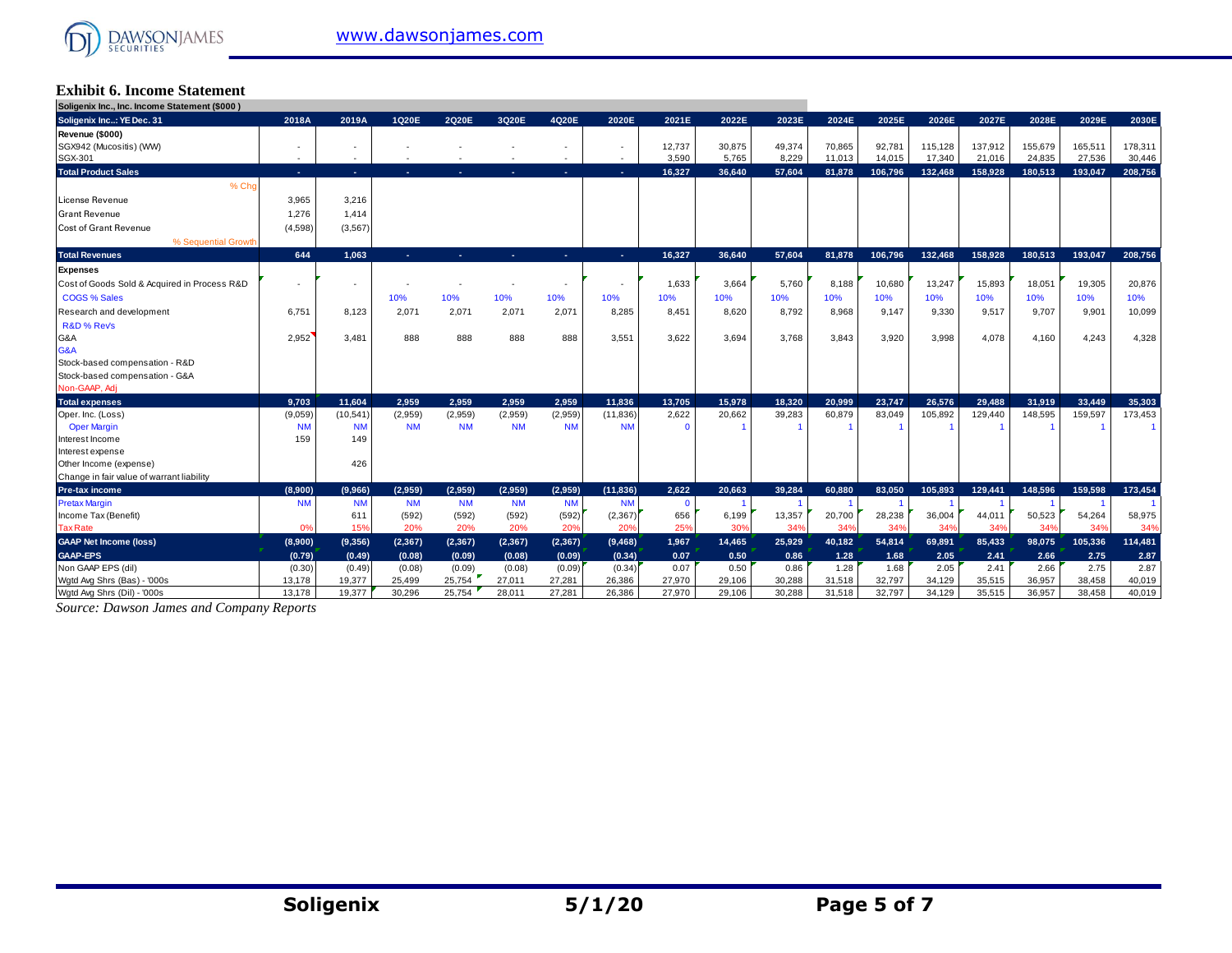### **Important Disclosures:**





Price target and rating changes over the past three years:

- Initiated Buy August 5, 2019 Price Target \$3.00
- Update Buy August 14, 2019 Price Target \$3.00
- Update Buy August 28, 2019 Price Target \$3.00
- Update Buy November 20, 2019 Price Target \$3.00
- Update Buy December 4, 2019 Price Target \$3.00 Update – Buy – February 12, 2020 – Price Target \$3.00
- Update Buy March 31, 2020 Price Target \$3.00
- Update Buy May 1, 2020 Price Target \$3.00

Dawson James Securities, Inc. (the "Firm") is a member of the Financial Industry Regulatory Authority ("FINRA") and the Securities Investor Protection Corporation ("SIPC").

The Firm does not make a market in the securities of the subject company(s). The Firm has NOT engaged in investment banking relationships with SNGX in the prior twelve months, as a manager or co-manager of a public offering and has NOT received compensation resulting from those relationships. The Firm may seek compensation for investment banking services in the future from the subject company(s). The Firm has NOT received any other compensation from the subject company(s) in the last 12 months for services unrelated to managing or co-managing of a public offering.

Neither the research analyst(s) whose name appears on this report nor any member of his (their) household is an officer, director or advisory board member of these companies. The Firm and/or its directors and employees may own securities of the company(s) in this report and may increase or decrease holdings in the future. As of April 30, 2020, the Firm as a whole did not beneficially own 1% or more of any class of common equity securities of the subject company(s) of this report. The Firm, its officers, directors, analysts or employees may affect transactions in and have long or short positions in the securities (or options or warrants related to those securities) of the company(s) subject to this report. The Firm may affect transactions as principal or agent in those securities.

Analysts receive no direct compensation in connection with the Firm's investment banking business. All Firm employees, including the analyst(s) responsible for preparing this report, may be eligible to receive non-product or service-specific monetary bonus compensation that is based upon various factors, including total revenues of the Firm and its affiliates as well as a portion of the proceeds from a broad pool of investment vehicles consisting of components of the compensation generated by investment banking activities, including but not limited to shares of stock and/or warrants, which may or may not include the securities referenced in this report.

Although the statements in this report have been obtained from and are based upon recognized statistical services, issuer reports or communications, or other sources that the Firm believes to be reliable, we cannot guarantee their accuracy. All opinions and estimates included in this report constitute the analyst's judgment as of the date of this report and are subject to change without notice.